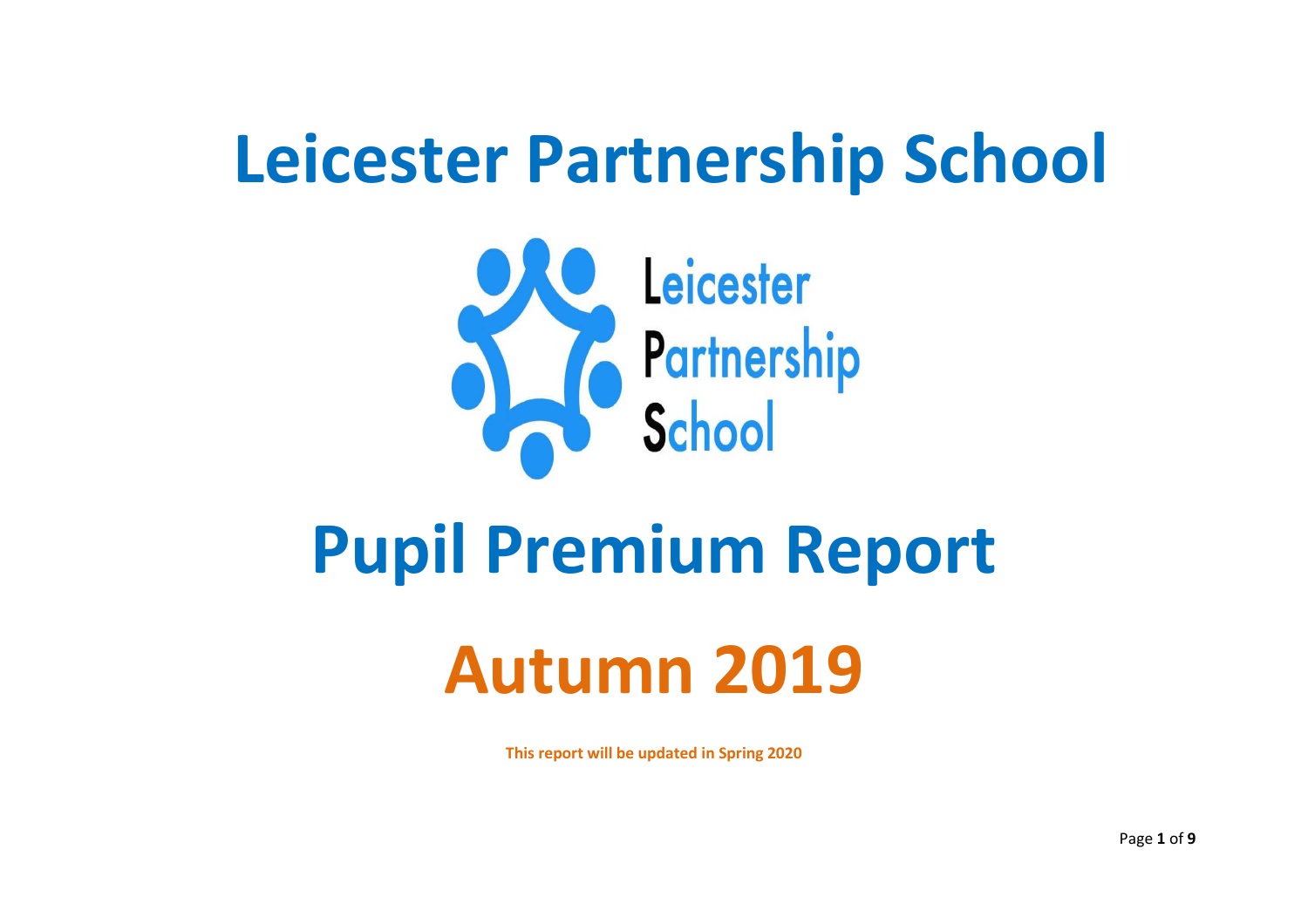#### **SECTION 1 - Background:**

There is a statutory requirement from September 2012 for all schools to report on their Pupil Premium allocation, spend and impact by academic year.

Pupil Premium is funding that is paid to schools to enable them to target resources and support at the most deprived pupils so that they are able to reach their potential and to help the school to reduce educational inequalities. These pupils are identified by the criteria that they are eligible for Free School Meals, the current eligibility criteria being pupils recorded in the January 2016 school census who are known to have been eligible for free school meals (FSM) in any of the previous 6 years (i.e. since summer 2010). Pupil Premium Funding is also provided in respect of children in care who have been continuously looked after for at least 6 months and for children of parents serving in the armed forces.

The LPS works with Pupil Premium Pupils who have been referred by their schools on a "Dual Registration" basis and who have been "Permanently Excluded" from mainstream education. The LPS uses its Pupil Premium Funding to support permanently excluded Pupil Premium Students. However, effective Pupil Premium strategies are often applied to all students as it is our aim to improve educational opportunities and reduce educational inequalities for all students. It is expected that "Dual Registered" Pupil Premium Pupils will be able to access Pupil Premium Funding which has been allocated to their own, mainstream, schools and that some of the costs incurred as a result of this will be met by mainstream schools eg. Assisted transport, additional mentoring, rewards and curriculum support.

#### **SECTION 2 - Current Pupil Premium Funding Criteria and Number of LPS Pupil Premium Pupils:**

| <b>Pupil Premium Criteria</b>                                                                                                                                                               | <b>Amount Per Annum</b> |
|---------------------------------------------------------------------------------------------------------------------------------------------------------------------------------------------|-------------------------|
| Pupils in years 7 to 11 recorded as Ever 6 FSM                                                                                                                                              | £935                    |
| Looked-after children (LAC) defined in the Children Act 1989 as one who is in the care of, or provided<br>with accommodation by, an English local authority                                 | £1.900                  |
| Children who have ceased to be looked after by a local authority in England and Wales because of<br>adoption, a special guardianship order, a child arrangements order or a residence order | £1.900                  |
| Pupils in year groups reception to year 11 recorded as Ever 5 Service Child or in receipt of a child<br>pension from the Ministry of Defence                                                | £300                    |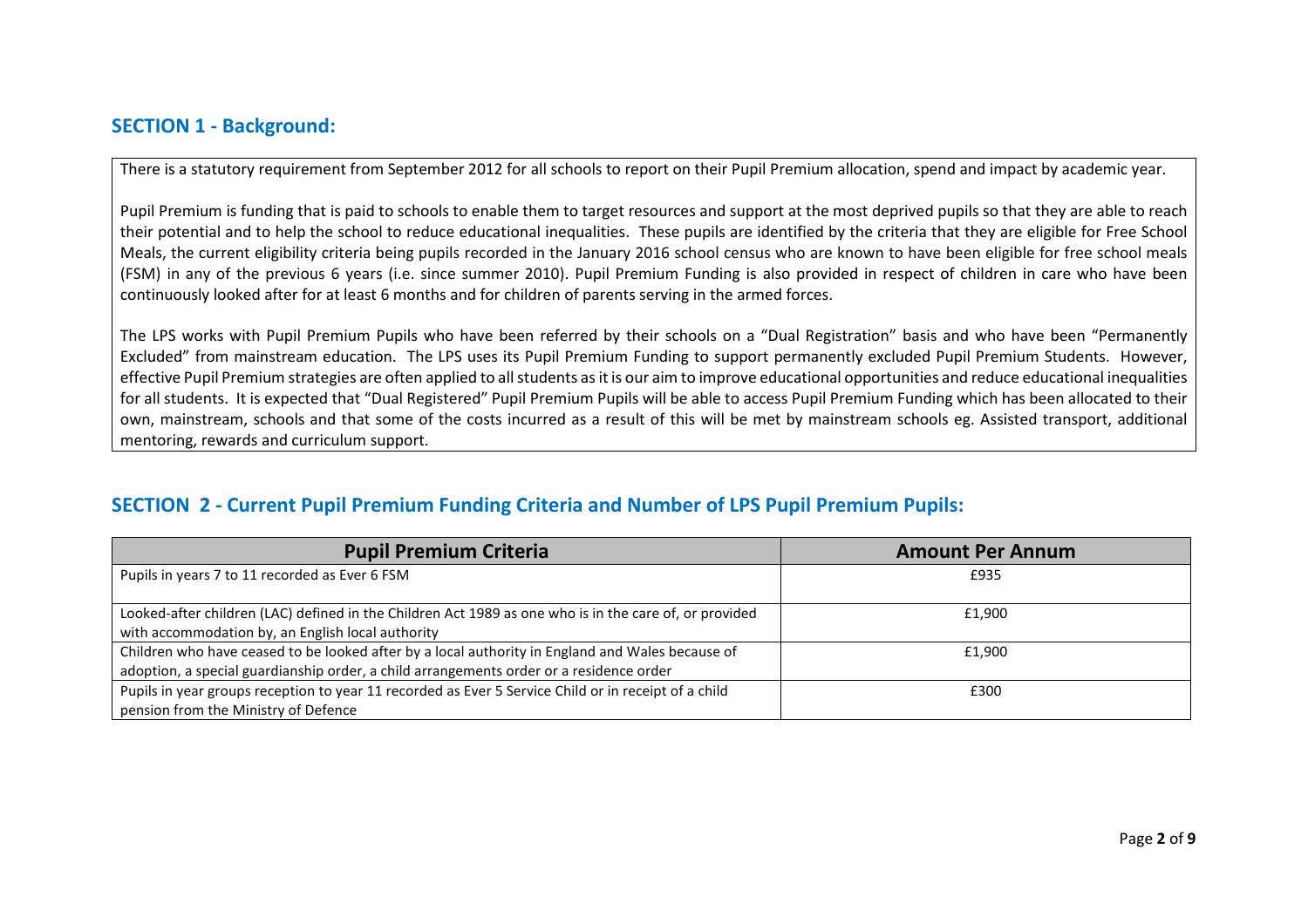#### **Our Pupil Premium Grant Allocation(s):**

| <b>2015.16 Pupil</b>      | 2016.17 Pupil             | 2017.18 Pupil premium | 2018.19 Pupil premium | 2019.20 Pupil premium |
|---------------------------|---------------------------|-----------------------|-----------------------|-----------------------|
| <b>Premium Allocation</b> | <b>Premium Allocation</b> | <b>Allocation</b>     | <b>Allocation</b>     | <b>Allocation</b>     |
| £29,400                   | £12,600                   | £29.900               | £25,500               | £24,000               |

#### **SECTION 3 – Accounting for our Pupil Premium Grant Expenditure:**

Due to the transient nature of our pupils we adopt flexible support and provision arrangements and provide this on an individualised basis. The table below details the current support and provision arrangements (Interventions) that we provide for Pupil Premium Pupils. This also details the intended purpose, impact, projected spend and actual spend to date for each of these interventions.

#### **Our Pupil Premium Strategies***:*

| <b>Description</b><br><b>of</b><br>Intervention | <b>Purpose of</b><br>Intervention                                                              | <b>Overall Impact of this Intervention</b><br>TERM1 / TERM 2 / TERM 3<br><b>Impact RAG Rating</b>                       | <b>Predicted</b><br><b>Annual Cost</b><br><b>of</b><br><b>Intervention</b> | Actual cost,<br>to date, of<br>Intervention |  |  |
|-------------------------------------------------|------------------------------------------------------------------------------------------------|-------------------------------------------------------------------------------------------------------------------------|----------------------------------------------------------------------------|---------------------------------------------|--|--|
|                                                 |                                                                                                | LOW<br><b>MEDIUM</b>                                                                                                    |                                                                            |                                             |  |  |
|                                                 |                                                                                                | <b>SOME POSITIVE IMPACT</b><br><b>HIGH</b>                                                                              |                                                                            |                                             |  |  |
|                                                 |                                                                                                |                                                                                                                         |                                                                            |                                             |  |  |
|                                                 |                                                                                                | <b>TERM1</b>                                                                                                            | <b>TERM 2</b>                                                              | <b>TERM3</b>                                |  |  |
|                                                 |                                                                                                | <b>RAG</b>                                                                                                              | <b>RAG</b>                                                                 | <b>RAG</b>                                  |  |  |
|                                                 |                                                                                                |                                                                                                                         |                                                                            |                                             |  |  |
| 1. Individual<br>Mentoring                      | To support pupils to overcome<br>barriers to learning & regular<br>attendance. To help them to | KS3: All students have a Keyworker assigned upon<br>arrival. This continues until such time as they leave<br><b>LPS</b> | <b>TBC</b>                                                                 | <b>TBC</b>                                  |  |  |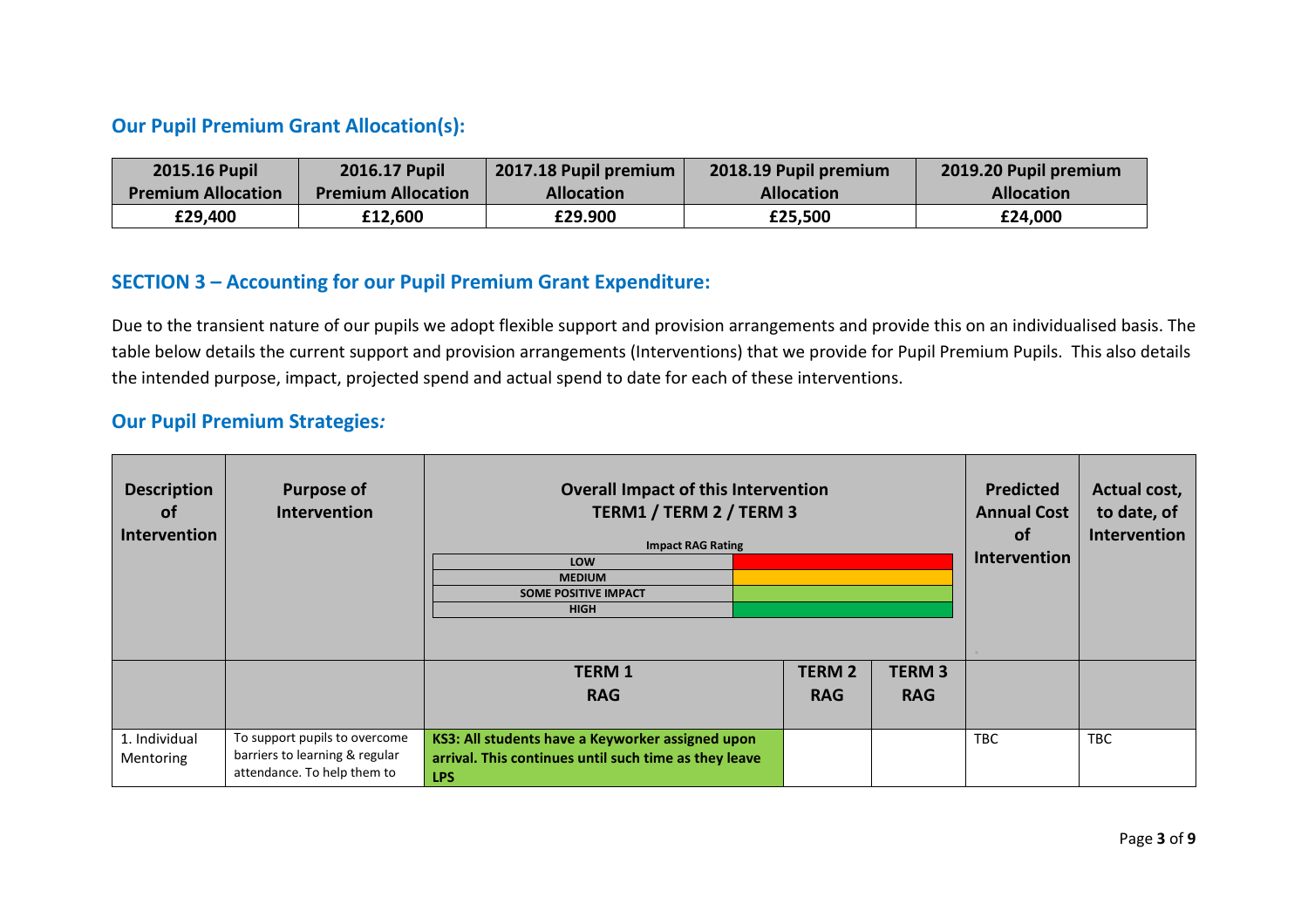|                                 | develop strategies to improve<br>their engagement and learning<br>potential                                                                                                 | KS4: All of the KS4 students have been allocated a<br>mentor. The mentor will support the vocational<br>pathways and liaise with educational staff in the<br>upper school                                                                                                                                                                                                                           |       |       |
|---------------------------------|-----------------------------------------------------------------------------------------------------------------------------------------------------------------------------|-----------------------------------------------------------------------------------------------------------------------------------------------------------------------------------------------------------------------------------------------------------------------------------------------------------------------------------------------------------------------------------------------------|-------|-------|
| 2. Pupil<br>Transport           | To encourage students to<br>attend and establish a routine<br>in relation to attending school                                                                               | KS3: Currently students do not have taxis provided<br>but are given bus tickets. However taxis are<br>provided if a student is very vulnerable or has an<br><b>EHCP</b>                                                                                                                                                                                                                             | 3,000 | 1,000 |
|                                 |                                                                                                                                                                             | KS4: Taxis are primarily allocated to students who<br>suffer with anxiety and have diagnosed CAMHS<br>involvement. We received notification from her<br>psychiatric nurse in September that all education<br>provision must be halted due to extreme mental<br>health concerns.                                                                                                                     |       |       |
| 3. Rewards<br>Programme         | Students are rewarded for<br>attendance and positive<br>engagement in education. This<br>encourages them to establish<br>stronger attendance and<br>engagement routines and | KS3: Students are given the opportunity to achieve<br>through the REACH Rewards programme which runs<br>throughout KS3                                                                                                                                                                                                                                                                              | 4,000 | 2,000 |
|                                 | strategies.                                                                                                                                                                 | KS4: All students are rewarded for positive<br>punctuality both in the morning and the afternoon.<br>There is also a reward programme linked to positive<br>attitudes and behaviour for learning.                                                                                                                                                                                                   |       |       |
| 4. Home<br><b>School Visits</b> | To engage with students and<br>parents to help them identify<br>and overcome barriers to<br>learning & attendance                                                           | <b>KS3: N/A</b><br>KS4: The KS4 vocational mentors conduct home<br>visits according to need. Sometimes we also convene<br>joint visits with EWS. To date we have facilitated 3<br>home visits in relation one student who had a period<br>of missing recently. His mum was uncontactable and<br>we also contacted the police. The residence was<br>visited three times in the late September period | 1,000 | 0     |
| 5. Alternative<br>Curriculum    | To provide students with<br>tailored educational provision<br>for a period of time in order to                                                                              | KS3: If students experience difficulty with being in<br>groups and would benefit from a period of<br>stabilisation in order to ultimately re-engage                                                                                                                                                                                                                                                 | 8,000 | 3,000 |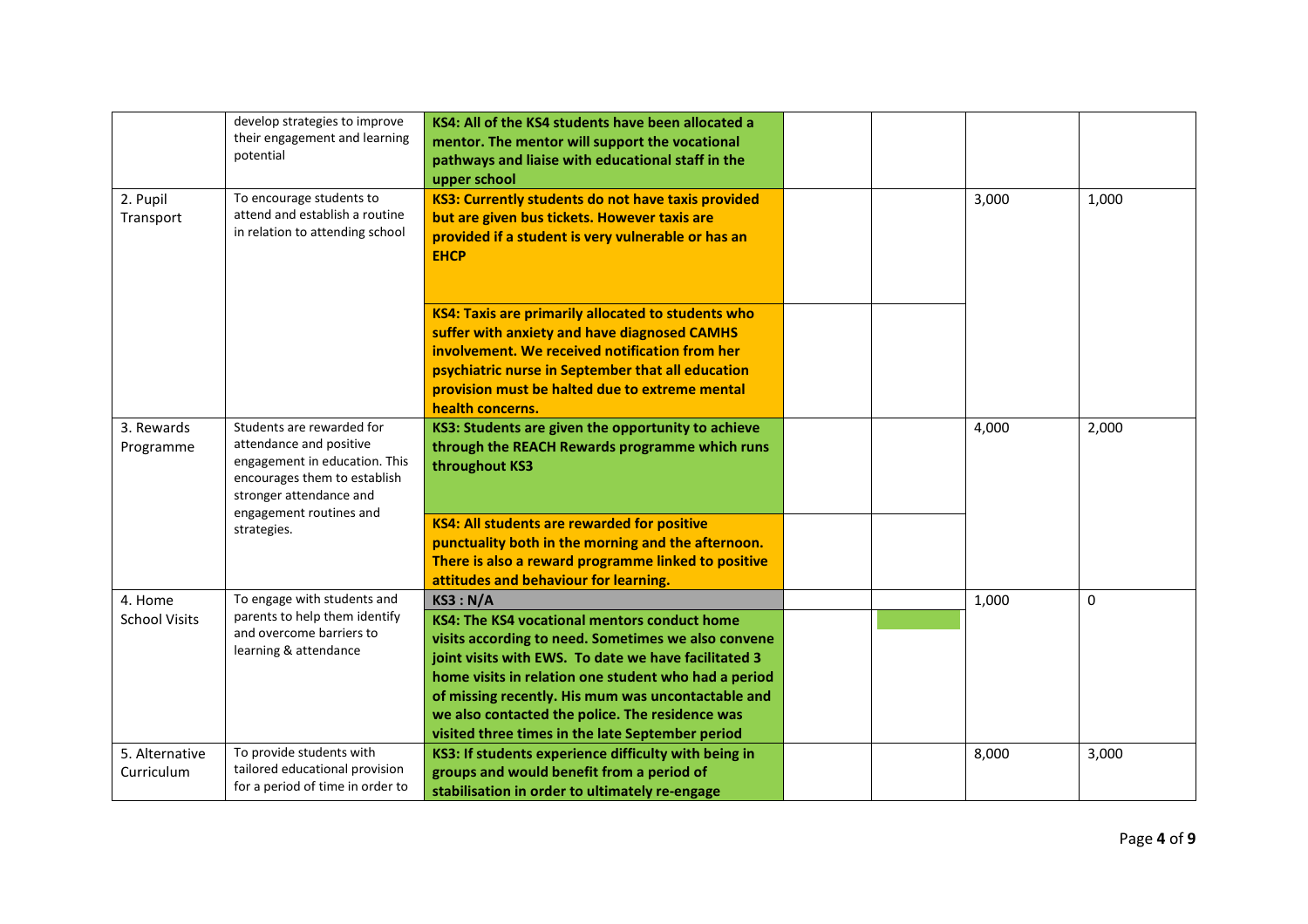|                | encourage them to engage                          | positively in education, then a tailored 1:1           |  |            |            |
|----------------|---------------------------------------------------|--------------------------------------------------------|--|------------|------------|
|                | more effectively in education.                    | programme is created for them                          |  |            |            |
|                |                                                   |                                                        |  |            |            |
|                |                                                   | KS4: At KS4 there is a menu of educational packages    |  |            |            |
|                |                                                   | to suit the need of every individual. Work is          |  |            |            |
|                |                                                   | differentiated to an appropriate level. This ranges    |  |            |            |
|                |                                                   | from Entry Level 1 qualifications all the way up to    |  |            |            |
|                |                                                   | Level 2. All qualifications are recognised by post-16  |  |            |            |
|                |                                                   | providers.                                             |  |            |            |
| 6. Alternative | To provide students with                          | <b>KS3: N/A</b>                                        |  | <b>TBC</b> | <b>TBC</b> |
| Provision      | tailored educational provision                    | KS4: The students are able to access a wide range of   |  |            |            |
|                | for an extended period of time                    | vocational and curriculum based education              |  |            |            |
|                | in order to encourage them to                     | opportunities. All programmes are tailored to the      |  |            |            |
|                | engage more effectively in                        | individual's needs, interests and ability levels.      |  |            |            |
|                | education and to develop<br>employability skills. |                                                        |  |            |            |
| 7. Careers     | To help focus students on the                     | KS3: LEBC provide Careers guidance for one KS3         |  |            |            |
|                | future and to support them to                     |                                                        |  |            |            |
| Guidance       | develop personal &                                | group. However Careers and guidance is referred to     |  |            |            |
|                | employability skills which                        | in the KS3 PSHE programme of study                     |  |            |            |
|                | improve their motivation &                        | KS4: Through the use of Connexions and LEBC we         |  |            |            |
|                | engage in learning & education                    | offer a substantial careers guidance programme.        |  |            |            |
|                |                                                   | This pathway is also supported through the use of      |  |            |            |
|                |                                                   | qualification pathways in Employability. This is       |  |            |            |
|                |                                                   | achieved by an introductory ASDAN qualification        |  |            |            |
|                |                                                   | and a level one certificate qualification for yr 11    |  |            |            |
|                |                                                   | students.                                              |  |            |            |
| 8. PSP /       | To meet with students,                            | KS3: Meetings for all PP students are held regularly   |  | <b>TBC</b> | <b>TBC</b> |
| Review         | parents/ carers & key agencies                    | to monitor and evaluate student progress and           |  |            |            |
| Meeting(s)     | to agree strategies to help                       | performance                                            |  |            |            |
|                | overcome barriers to learning                     | KS4: Review meetings are arranged every six weeks      |  |            |            |
|                | & engagement.                                     | as a minimum requirement. Some students require        |  |            |            |
|                |                                                   | more frequent meetings. At those meetings we           |  |            |            |
|                |                                                   | attempt to liaise with and invite all outside agencies |  |            |            |
|                |                                                   | involved.                                              |  |            |            |
| 9.Think For    | This programme will begin                         | <b>KS3: N/A</b>                                        |  | 8,000      | 3,000      |
| The Future     | at the start of half term 3                       | KS4: Work has begun this week (w/c 23/09/2019)         |  |            |            |
| Specialist     | and will focus on our most                        | with TFTF. We have allocated a case load of three      |  |            |            |
|                |                                                   |                                                        |  |            |            |
| Group Work &   | hard to reach and                                 |                                                        |  |            |            |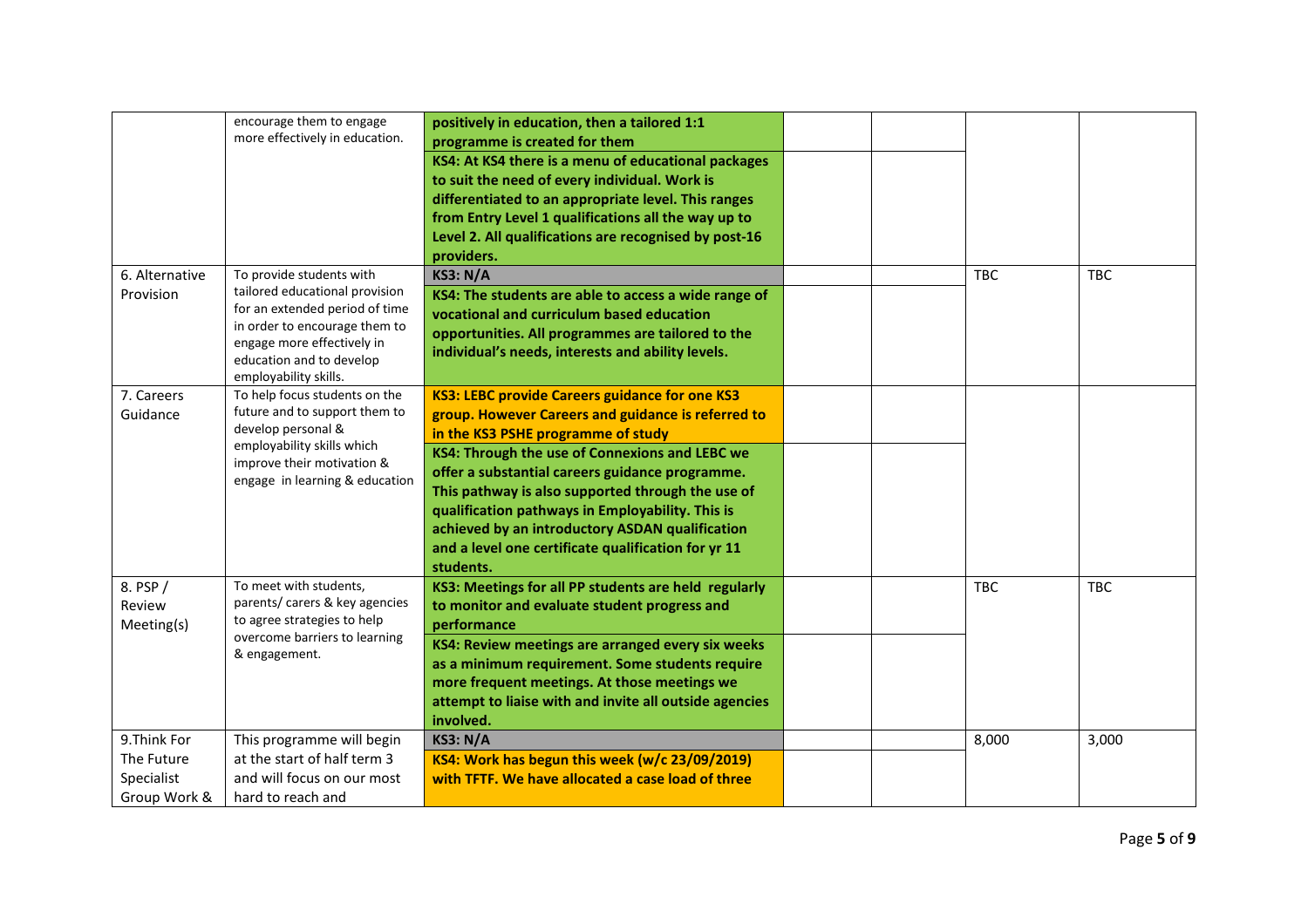| Mentoring | disengaged students. Its     | students to the mentor who will work on a Monday |  |  |
|-----------|------------------------------|--------------------------------------------------|--|--|
| Programme | primary aim is to reengage   | with the allocated individuals.                  |  |  |
|           | students in learning and     |                                                  |  |  |
|           | prepare them for the         |                                                  |  |  |
|           | transition into education or |                                                  |  |  |
|           | post 16 years provision      |                                                  |  |  |

## **2019.20 - Pupil Premium Pupils' Profile:**

| <b>Criteria</b>         | <b>Total Number of Pupil Premium Pupils</b> |     |  |  |  |  |  |  |
|-------------------------|---------------------------------------------|-----|--|--|--|--|--|--|
|                         | KS3                                         | KS4 |  |  |  |  |  |  |
| <b>Male</b>             |                                             |     |  |  |  |  |  |  |
| Female                  |                                             |     |  |  |  |  |  |  |
| <b>FSM</b>              |                                             |     |  |  |  |  |  |  |
| <b>LAC</b>              |                                             |     |  |  |  |  |  |  |
| <b>Service Children</b> |                                             |     |  |  |  |  |  |  |

## **SECTION 4 - Pupil Premium Pupil Progress & Achievement Data***:*

### **2018.19 – FINAL SUMMARY.**

| <b>Pupil Details</b> | <b>Provision</b><br><b>Arrangements</b> | <b>Attendance</b> |                                                                                               |    | <b>Progress &amp; Achievement</b><br>HT $1-6$ |  |  |  |
|----------------------|-----------------------------------------|-------------------|-----------------------------------------------------------------------------------------------|----|-----------------------------------------------|--|--|--|
|                      |                                         |                   | <b>Below</b><br><b>Expected</b><br>Accelerated<br>Above<br><b>Expected</b><br><b>Expected</b> |    |                                               |  |  |  |
|                      |                                         |                   |                                                                                               | FS | TA                                            |  |  |  |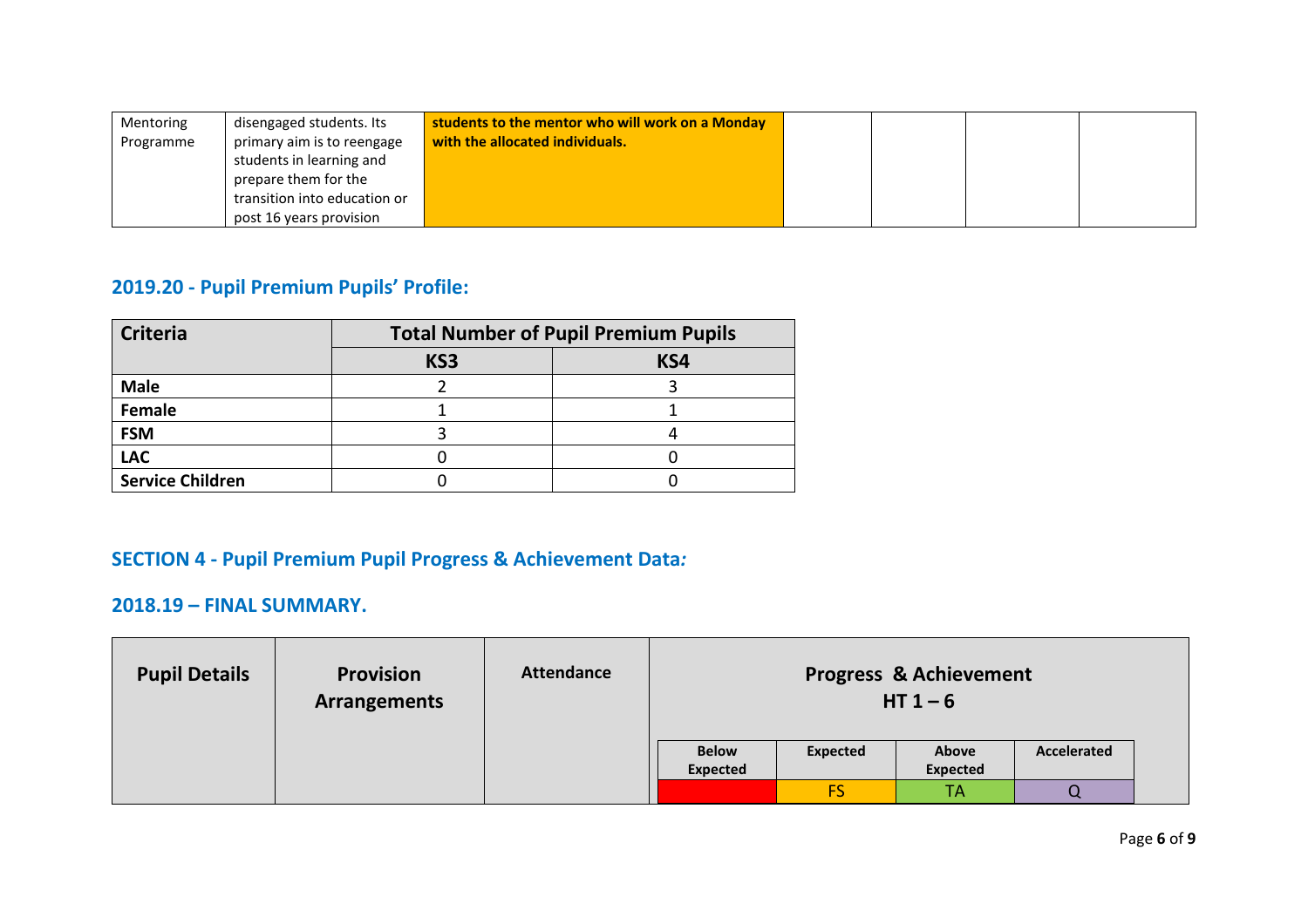|                |               |                                       |                             |                                                 | No or limited<br>Improvement<br>from Baseline<br>5-9%<br>Improvement<br>from baseline<br>$10% +$<br>Improvement<br>from Baseline |                            | Key to progress / Achievement Measure:<br>TA = Teacher Assessment<br>$Q =$ Qualification Achieved<br>FS = ForSkills Assessment |                         |                         |                                  |                                |                                               |                                                   |
|----------------|---------------|---------------------------------------|-----------------------------|-------------------------------------------------|----------------------------------------------------------------------------------------------------------------------------------|----------------------------|--------------------------------------------------------------------------------------------------------------------------------|-------------------------|-------------------------|----------------------------------|--------------------------------|-----------------------------------------------|---------------------------------------------------|
| <b>Student</b> | Year<br>Group | <b>Provision</b>                      | <b>Start</b><br><b>Date</b> | End<br>Date*                                    | <b>Attendance</b><br><b>Start</b>                                                                                                | Final<br><b>Attendance</b> | <b>Maths</b>                                                                                                                   | <b>English</b>          | <b>ICT</b>              | <b>ANO</b>                       | <b>BTECH</b><br><b>Science</b> | Voc 1                                         | Voc 2                                             |
| Α.             | 8             | As from<br>$14/1/19$ -<br>1:1 tuition | 26/2/18                     | July<br>2019                                    | 71%                                                                                                                              | 39%                        | E <sub>2</sub><br>24%                                                                                                          | L1<br>15%               | E3<br>69%               | N/A                              | N/A                            | N/A                                           | N/A                                               |
| <b>B.</b>      | 9             | 5 day voc                             |                             | July<br>2019                                    | 75%                                                                                                                              | 76%                        | EL <sub>3</sub><br>Pass                                                                                                        | EL <sub>3</sub><br>Pass | <b>TA</b>               | L1<br>Award                      | N/A                            | N/A                                           | N/A                                               |
| C.             | 10            | VOC/FS                                | Nov<br>2018                 | July<br>2019                                    | 85%                                                                                                                              | 84%                        | E3<br>Pass                                                                                                                     | L1<br>Pass              | <b>TA</b>               | L1<br>Dips                       | N/A                            | <b>Triple Skillz</b>                          | <b>AXLR8</b>                                      |
| D.             | 10            | 5DAY<br><b>VOC</b>                    | <b>SEPT</b><br>2018         | July<br>2019                                    | 49%                                                                                                                              | 40%                        | <b>TA</b>                                                                                                                      | <b>TA</b>               | <b>TA</b>               | L1<br>Award                      | N/A                            | PEDESTRIAN                                    | <b>TRIPLE</b><br>SKILLS /<br><b>LADDER</b>        |
| Ε.             | 10            | 5 DAYS<br><b>VOC</b>                  | <b>SEPT</b><br>2018         | <b>NOV</b><br>2018<br>(Moved<br>to<br>L.'shire) | 33%                                                                                                                              | N/A                        | <b>NA</b>                                                                                                                      | <b>NA</b>               | <b>NA</b>               | N/A                              | N/A                            | <b>CARWRX</b>                                 | <b>FUTURE</b><br><b>CYCLES</b>                    |
| F.             | 10            | VOC / FS                              | <b>JUNE</b><br>2018         | July<br>2019                                    | 56%                                                                                                                              | 68%                        | EL3<br>Pass                                                                                                                    | EL <sub>2</sub><br>Pass | EL <sub>2</sub><br>Pass | PSD <sub>L1</sub><br><b>CERT</b> | N/A                            | 1 CARE                                        | EDUC8                                             |
| G.             | 11            | VOC / FS                              | May<br>2018                 | July<br>2019                                    | 50%                                                                                                                              | 73%                        | L1<br>Pass                                                                                                                     | L1<br>Pass              | <b>TA</b>               | <b>Employ</b><br>L1 Cert         | <b>PSD</b><br>L1 Cert          | <b>TRIPLE</b><br><b>SKILLZ</b>                | <b>FUTURE</b><br><b>CYCLES</b> /<br><b>LADDER</b> |
| Η.             | 11            | VOC/<br><b>GCSE</b>                   | JAN<br>2018                 | <b>JAN</b><br>2019<br>moved<br>to<br>London     | 57%                                                                                                                              | N/A                        | <b>TA</b>                                                                                                                      | <b>TA</b>               | <b>TA</b>               | N/A                              | <b>NA</b>                      | <b>ESBM</b><br><b>CONSTRUCT</b><br><b>ION</b> | <b>FUTURE</b><br><b>CYCLES</b>                    |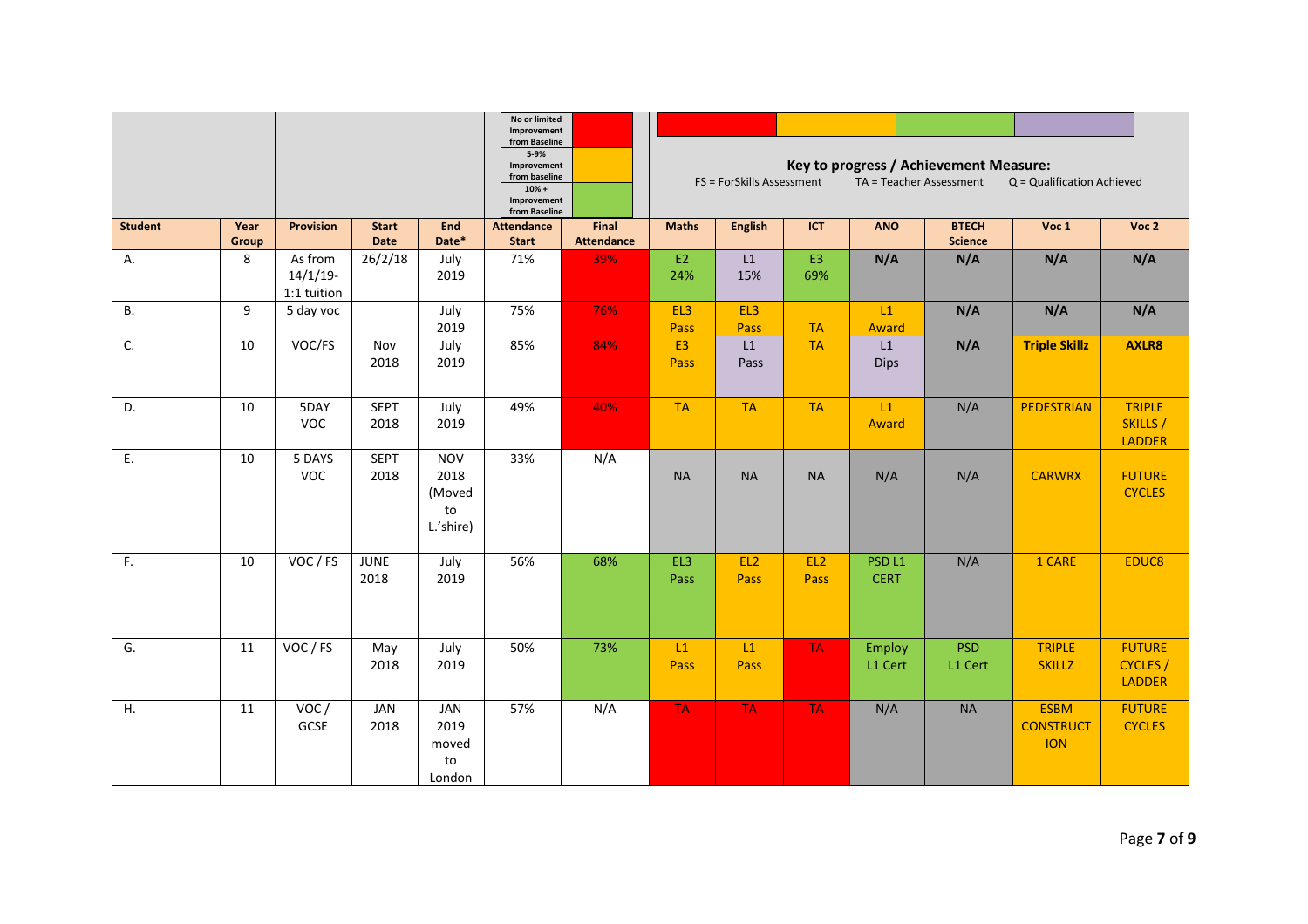|    | 11 | VOC / 1-1  | <b>SEPT</b> | <b>FEB</b> | 60% | N/A | EL <sub>2</sub> |                 | N/A | N/A | N/A | AXLR8            | <b>TRIPLE</b>   |
|----|----|------------|-------------|------------|-----|-----|-----------------|-----------------|-----|-----|-----|------------------|-----------------|
|    |    | FS.        | 2018        | 2019       |     |     | <b>Pass</b>     | EL <sub>2</sub> |     |     |     |                  | <b>SKILLZ</b>   |
|    |    |            |             | Moved      |     |     |                 | <b>Pass</b>     |     |     |     |                  |                 |
|    |    |            |             | to         |     |     |                 |                 |     |     |     |                  |                 |
|    |    |            |             | Keyham     |     |     |                 |                 |     |     |     |                  |                 |
|    |    |            |             | Lodge      |     |     |                 |                 |     |     |     |                  |                 |
|    |    |            |             |            |     |     |                 |                 |     |     |     |                  |                 |
| J. | 11 | VOC $/1-1$ | <b>NOV</b>  | July       | 70% | 30% | <b>TA</b>       | L1              | N/A | N/A | N/A | <b>ESBM</b>      | <b>FUTURE</b>   |
|    |    | FS.        | 2015        | 2019       |     |     |                 | Pass            |     |     |     | <b>CONSTRUCT</b> | <b>CYCLES</b> / |
|    |    |            |             |            |     |     |                 |                 |     |     |     | <b>ION</b>       | <b>LADDER</b>   |
|    |    |            |             |            |     |     |                 |                 |     |     |     |                  |                 |
|    |    |            |             |            |     |     |                 |                 |     |     |     |                  |                 |

**NB:** For detailed case studies relating to the above students see summer 2019 Report

#### **SECTION 5 - 2019.20– Pupil Premium Cohort – Progress & Achievement:**

| <b>Pupil Details</b> |                      |                  | <b>Provision</b><br><b>Arrangements</b> |                                                          | No or limited<br>Improvement<br>from Baseline | <b>Attendance</b>                   |                                                                                                                                |                |                                          |            | HT $1-6$     | <b>Progress &amp; Achievement</b> |                  |                       |       |
|----------------------|----------------------|------------------|-----------------------------------------|----------------------------------------------------------|-----------------------------------------------|-------------------------------------|--------------------------------------------------------------------------------------------------------------------------------|----------------|------------------------------------------|------------|--------------|-----------------------------------|------------------|-----------------------|-------|
|                      |                      |                  |                                         |                                                          | $5-9%$<br>Improvement                         |                                     |                                                                                                                                |                | <b>Below Expected</b><br><b>Expected</b> |            |              | <b>Above Expected</b>             | Accelerated      |                       |       |
|                      |                      |                  |                                         | from baseline<br>$10% +$<br>Improvement<br>from Baseline |                                               |                                     |                                                                                                                                |                | <b>FS</b>                                |            | TА           | $\Omega$                          |                  |                       |       |
|                      |                      |                  |                                         |                                                          |                                               |                                     | Key to progress / Achievement Measure:<br>FS = ForSkills Assessment<br>TA = Teacher Assessment<br>$Q =$ Qualification Achieved |                |                                          |            |              |                                   |                  |                       |       |
| <b>Student</b>       | Year<br><b>Group</b> | <b>Provision</b> | <b>Start</b><br>Date                    | End<br>Date*                                             | <b>Attendance</b><br><b>Start</b>             | <b>Current</b><br><b>Attendance</b> | <b>Maths</b>                                                                                                                   | <b>English</b> | <b>ICT</b>                               | <b>PSD</b> | <b>EMPLO</b> | <b>Science</b>                    | Voc <sub>1</sub> | Voc<br>$\overline{2}$ | Voc 3 |
| A.                   | 9                    | 1:1              | Sept<br>2019                            |                                                          | 39%                                           | 66%                                 | E3 95%                                                                                                                         | L1 38%         | N/A                                      | N/A        | N/A          | N/A                               | N/A              | N/A                   | N/A   |
| <b>B.</b>            | 9                    | GROVE-<br>5 Day  | Sept<br>2019                            |                                                          | N/A                                           | 47%                                 | Refusal                                                                                                                        | E1 90%         | E2 79%                                   | N/A        | N/A          | N/A                               | N/A              | N/A                   | N/A   |
| C.                   | 9                    | 5DP-5<br>Day     | Apr<br>2019                             |                                                          | 73%                                           | 55%                                 | E195%                                                                                                                          | E1 56%         | E3 78%                                   | N/A        | N/A          | N/A                               | N/A              | N/A                   | N/A   |